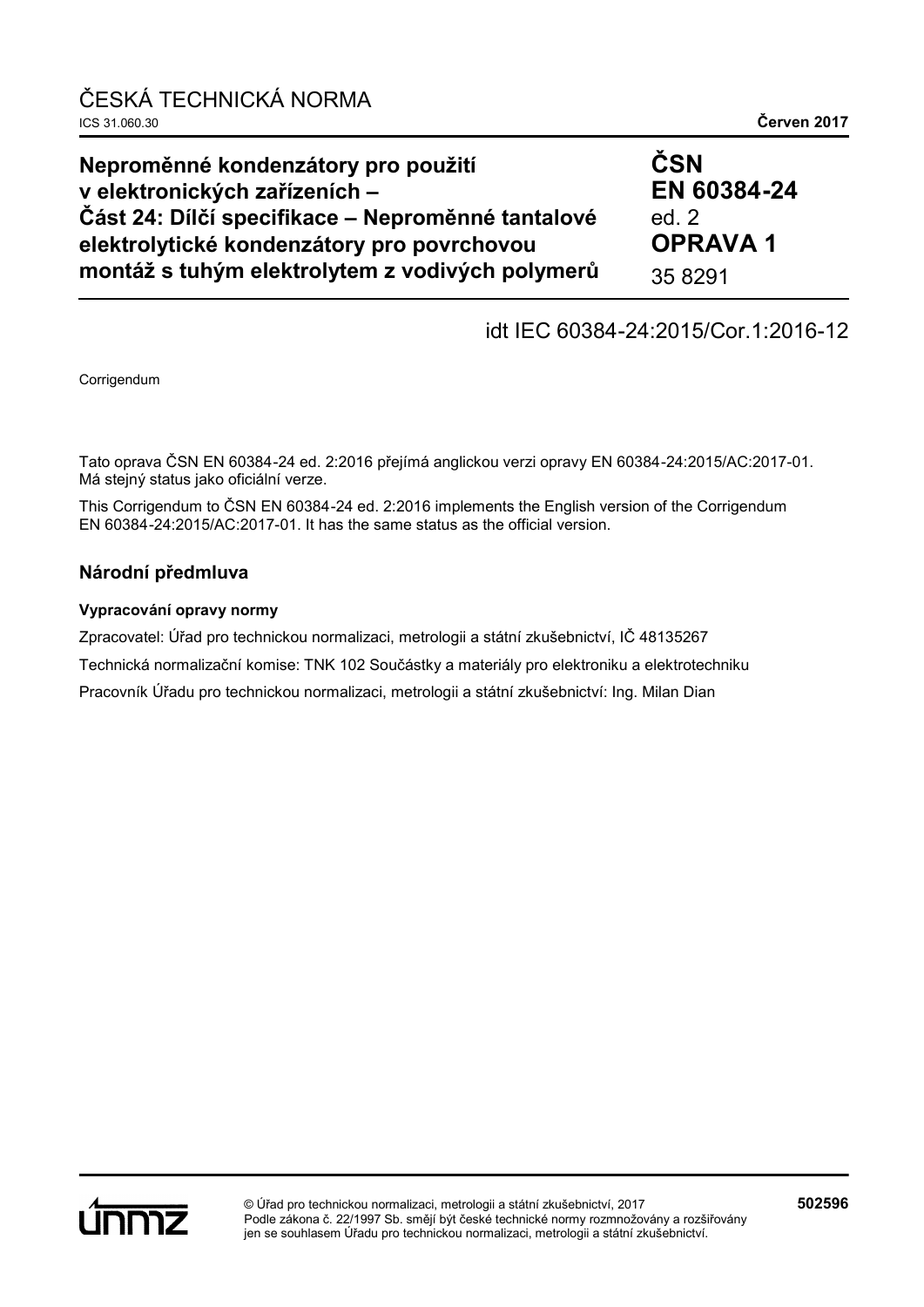ČSN EN 60384-24 ed. 2/Opr. 1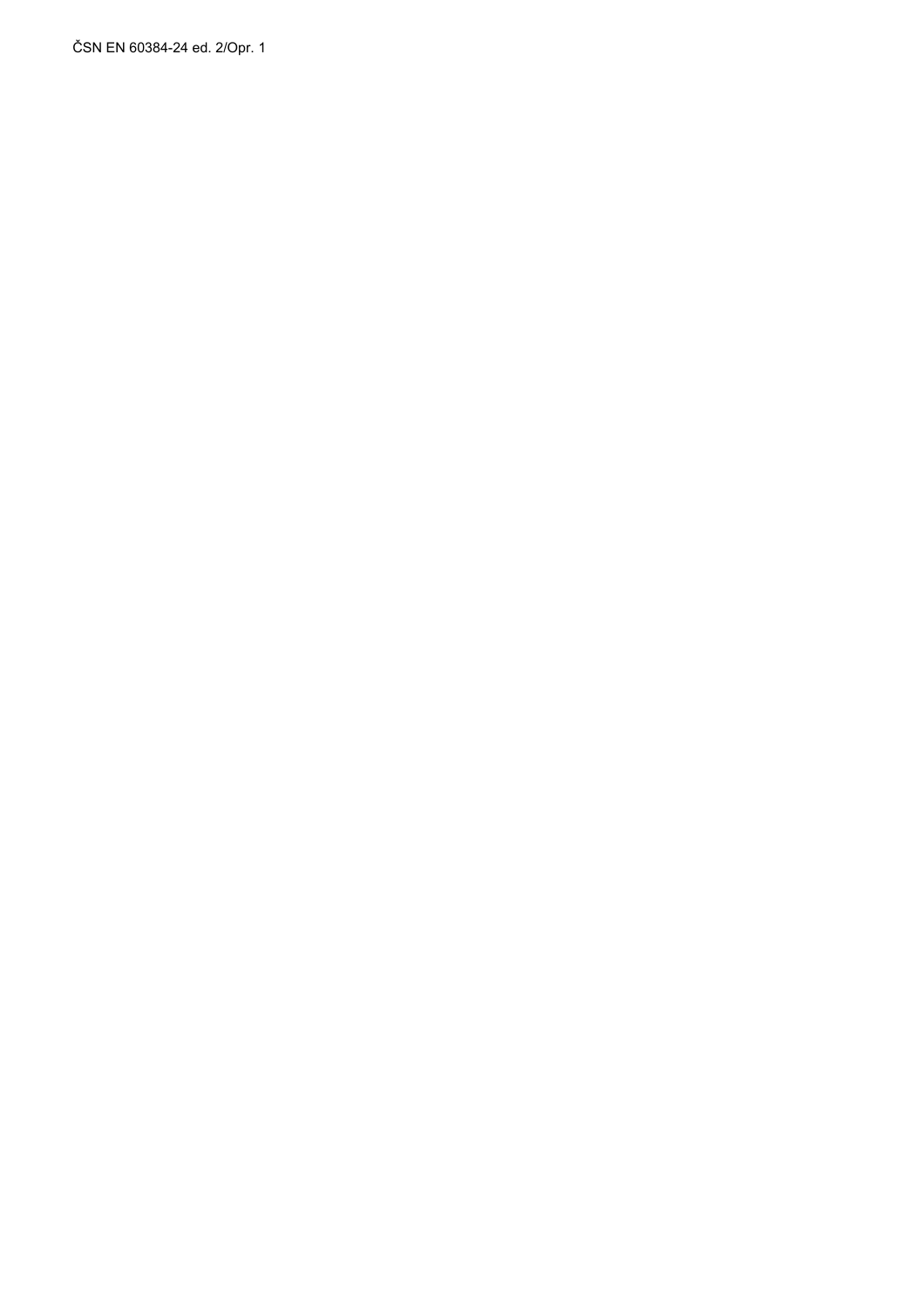# EUROPEAN STANDARD NORME EUROPÉENNE EUROPÄISCHE NORM



January 2017

ICS 31.060.40; 31.060.50

English Version

## Fixed capacitors for use in electronic equipment - Part 24: Sectional specification - Fixed tantalum electrolytic surface mount capacitors with conductive polymer solid electrolyte (IEC 60384-24:2015/COR1:2016)

Condensateurs fixes utilisés dans les équipements électroniques - Partie 24: Spécification intermédiaire - Condensateurs fixes électrolytiques au tantale pour montage en surface à électrolyte solide en polymère conducteur (IEC 60384-24:2015/COR1:2016)

 Festkondensatoren zur Verwendung in Geräten der Elektronik -Teil 24: Rahmenspezifikation - Oberflächenmontierbare Tantal-Elektrolyt-Kondensatoren mit leitfähigem Polymerfestkörper-Elektrolyten (IEC 60384-24:2015/COR1:2016)

This corrigendum becomes effective on 20 January 2017 for incorporation in the English language version of the EN.



European Committee for Electrotechnical Standardization Comité Européen de Normalisation Electrotechnique Europäisches Komitee für Elektrotechnische Normung

**CEN-CENELEC Management Centre: Avenue Marnix 17, B-1000 Brussels** 

© 2017 CENELEC All rights of exploitation in any form and by any means reserved worldwide for CENELEC Members.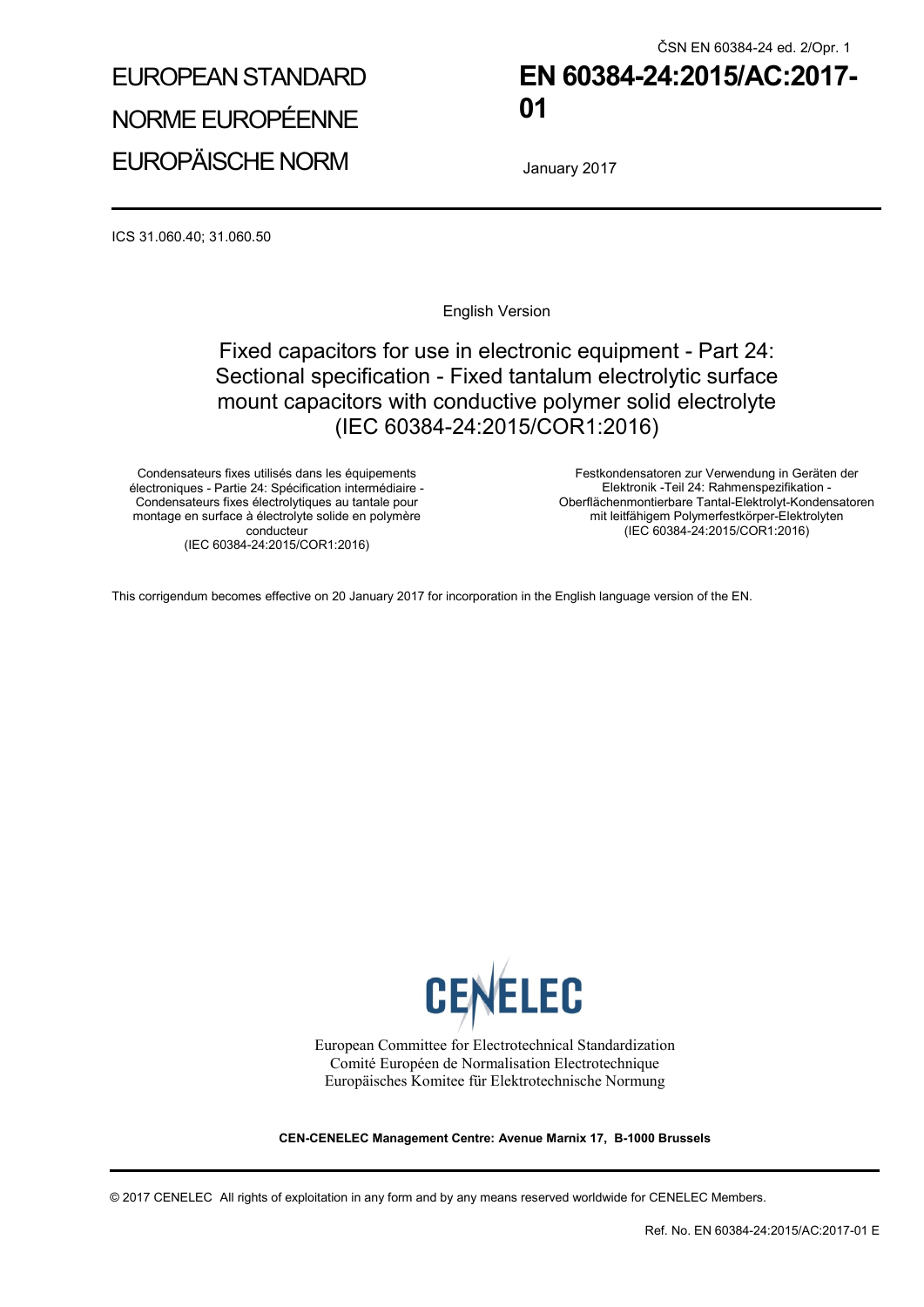EN 60384-24:2015/AC:2017-01

ČSN EN 60384-24 ed. 2/Opr. 1

#### **Endorsement notice**

The text of the corrigendum IEC 60384-24:2015/COR1:2016 was approved by CENELEC as EN 60384-24:2015/AC:2017-01 without any modification.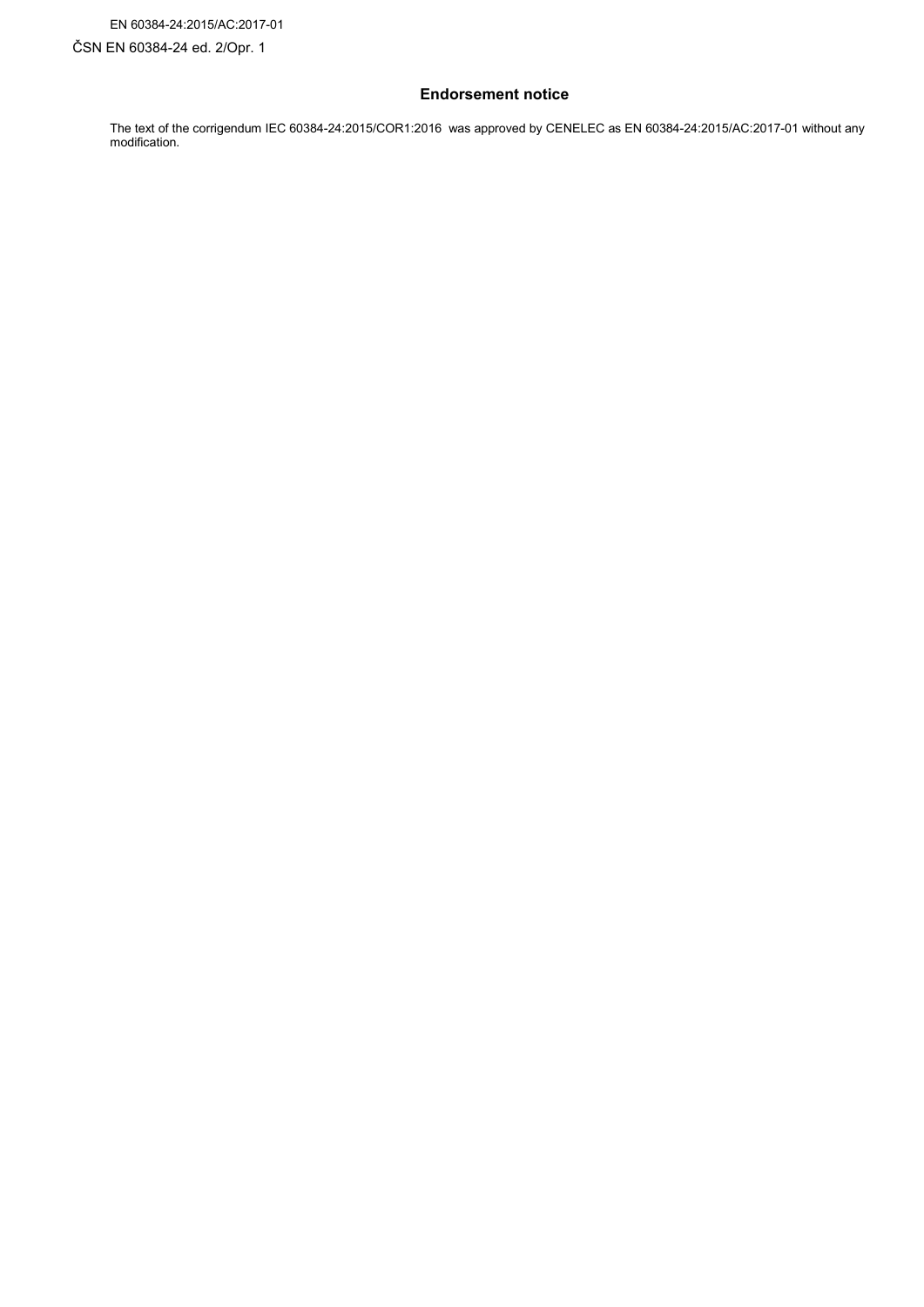IEC 60384-24:2015/COR1:2016 – 1 – © IEC 2016

# INTERNATIONAL ELECTROTECHNICAL COMMISSION COMMISSION ÉLECTROTECHNIQUE INTERNATIONALE

\_\_\_\_\_\_\_\_\_\_\_\_

**IEC 60384-24 Edition 2.0 2015-07**

**FIXED CAPACITORS FOR USE IN ELECTRONIC CONDENSATEURS FIXES UTILISES DANS LES EQUIPMENT**

**Part 24: Sectional specification – Fixed tantalum electrolytic surface mount capacitors with conductive polymer solid electrolyte**

**IEC 60384-24 Édition 2.0 2015-07**

**EQUIPEMENTS ELECTRONIQUES**

**Partie 24: Spécification intermédiaire – Condensateurs fixes électrolytiques au tantale pour montage en surface à électrolyte solide en polymère conducteur**

### **CORRIGENDUM 1**

Corrections to the French version appear after the English text.

Les corrections à la version française sont données après le texte anglais.

#### **Table 3 – Sampling plan for qualification approval, assessment level EZ**

*Replace with the following new Table 3:* 

|   | Group no. | <b>Test</b>                         | <b>Subclause</b> |    | Number of<br>specimens | Permissible<br>number of non-<br>conforming<br>items |
|---|-----------|-------------------------------------|------------------|----|------------------------|------------------------------------------------------|
|   |           |                                     |                  |    | n <sup>d</sup>         | $\mathfrak{c}$                                       |
| 0 |           | High surge current c                | 4.18             |    | $120+12^{f}$           | $\Omega$                                             |
|   |           | Visual examination                  | 4.4              |    |                        |                                                      |
|   |           | <b>Dimensions</b>                   | 4.4              |    |                        |                                                      |
|   |           | Leakage current                     | 4.5.1            |    |                        |                                                      |
|   |           | Capacitance                         | 4.5.2            |    |                        |                                                      |
|   |           | Tangent of loss angle               | 4.5.3            |    |                        |                                                      |
|   |           | Equivalent series resistance c      | 4.5.4            |    |                        |                                                      |
|   |           | Spare specimens                     |                  |    |                        |                                                      |
|   | 1A        | Resistance to soldering heat        | 4.6              | 12 |                        | $\Omega$                                             |
|   |           | Component solvent resistance c      | 4.16             |    |                        |                                                      |
|   | 1B        | Solderability                       | 4.7              |    | 12                     | $\Omega$                                             |
|   |           | Solvent resistance of marking c     | 4.17             |    |                        |                                                      |
|   | 2         | Substrate bending test <sup>e</sup> | 4.9              |    | 12                     | $\Omega$                                             |
|   | 3a        | Mounting                            | 4.3              |    | 84                     | 0 <sup>b</sup>                                       |
|   |           | Visual examination                  | 4.4.2            |    |                        |                                                      |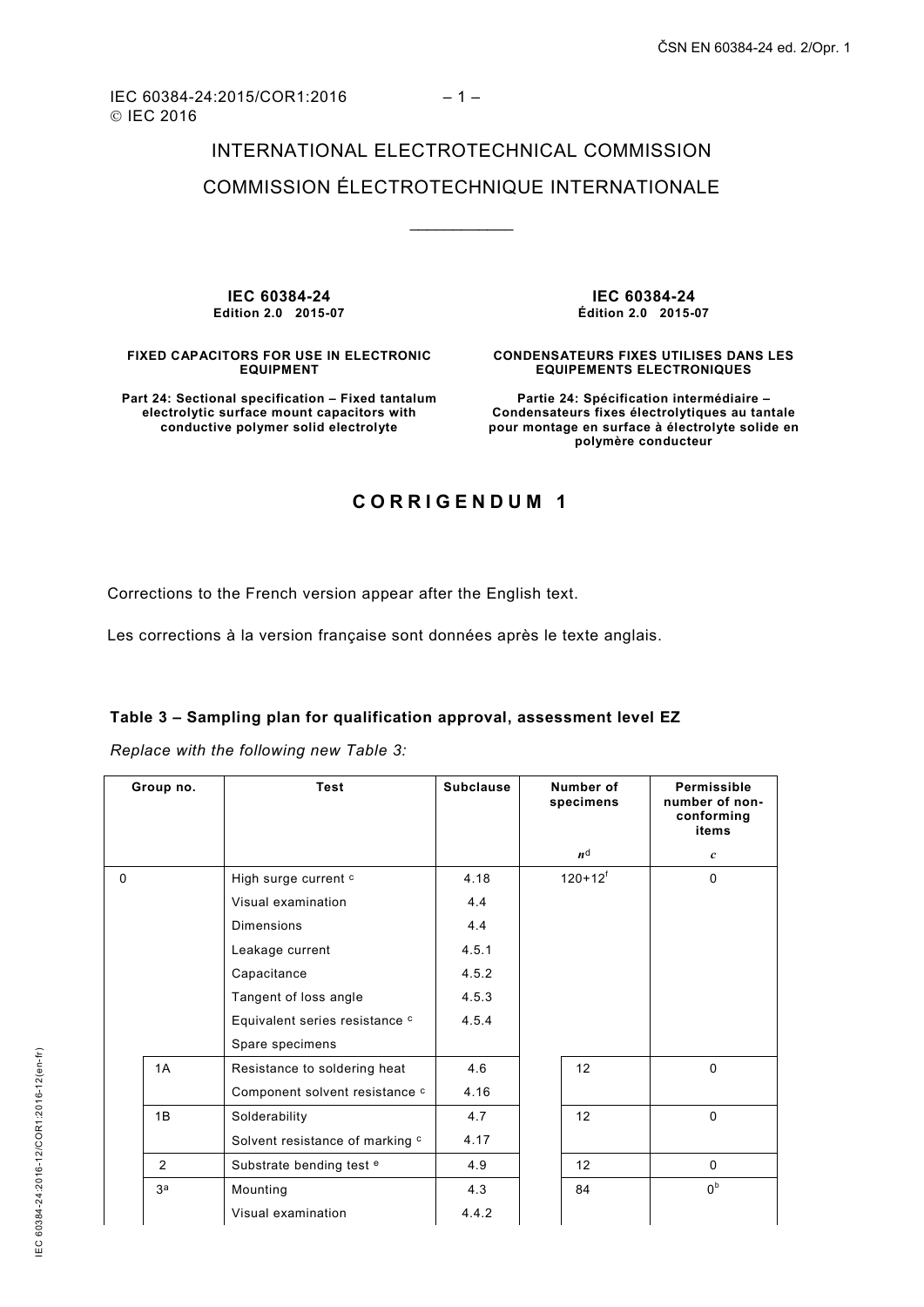#### – 2 – IEC 60384-24:2015/COR1:2016 © IEC 2016

|  |     | Leakage current                                | 4.5.1 |  |    |              |
|--|-----|------------------------------------------------|-------|--|----|--------------|
|  |     | Capacitance                                    | 4.5.2 |  |    |              |
|  |     | Tangent of loss angle                          | 4.5.3 |  |    |              |
|  |     | Equivalent series resistance c                 | 4.5.4 |  |    |              |
|  | 3.1 | Shear test                                     | 4.8   |  | 12 | $\Omega$     |
|  |     | Rapid change of temperature                    | 4.10  |  |    |              |
|  |     | Climatic sequence                              | 4.11  |  |    |              |
|  | 3.2 | Damp heat, steady state                        | 4.12  |  | 12 | $\Omega$     |
|  | 3.3 | Characteristics at high and low<br>temperature | 4.13  |  | 12 | $\Omega$     |
|  |     | Surge voltage                                  | 4.14  |  |    |              |
|  | 3.4 | Endurance                                      | 4.15  |  | 36 | $\mathbf{0}$ |
|  | 3.5 | Storage at high temperature                    | 4.19  |  | 12 | $\Omega$     |
|  |     |                                                |       |  |    |              |

a The values of these inspections serve as initial inspections for the tests of Group 3.

 $b$  The capacitors found non-conforming after mounting shall not be taken into account when calculating the non-conforming items for the following tests. They shall be replaced by spare capacitors.

c If required.

- d For case size/voltage combinations, see 3.4.2.
- e Not applicable to capacitors, which shall be mounted on alumina substrates only, according to their detail specification.
- Spare specimens.

#### **Table 4 – Test schedule for qualification approval**

*Replace the row concerning GROUP 3 with the following new row:*

| <b>GROUP 3</b> |                                              | D |             | See Table 3 |                                                    |
|----------------|----------------------------------------------|---|-------------|-------------|----------------------------------------------------|
| 4.3            | Mounting                                     |   | See 4.3.3   |             |                                                    |
| 4.3.2          | Initial inspections                          |   |             |             |                                                    |
|                | Capacitance                                  |   | See 4.5.2.2 |             |                                                    |
| 4.3.4          | <b>Final inspections</b>                     |   |             |             |                                                    |
|                | Visual examination                           |   | See 4.4.2   |             | No visible damage                                  |
|                | Leakage current                              |   | See 4.5.1.2 |             | See detail specification                           |
|                | Capacitance                                  |   | See 4.5.2.2 |             | $ \Delta C/C $ < 8 % of value<br>measured in 4.3.2 |
|                | Tangent of loss angle                        |   | See 4.5.3.2 |             | See detail specification                           |
|                | Equivalent series<br>resistance <sup>e</sup> |   | See 4.5.4.2 |             | See detail specification                           |

#### **4.3 Mounting**

*Replace with this new subclause 4.3:* 

#### **4.3 Mounting**

#### **4.3.1 General**

See IEC 60384-1:2008, 4.33, with the details in 4.3.2, 4.3.3 and 4.3.4.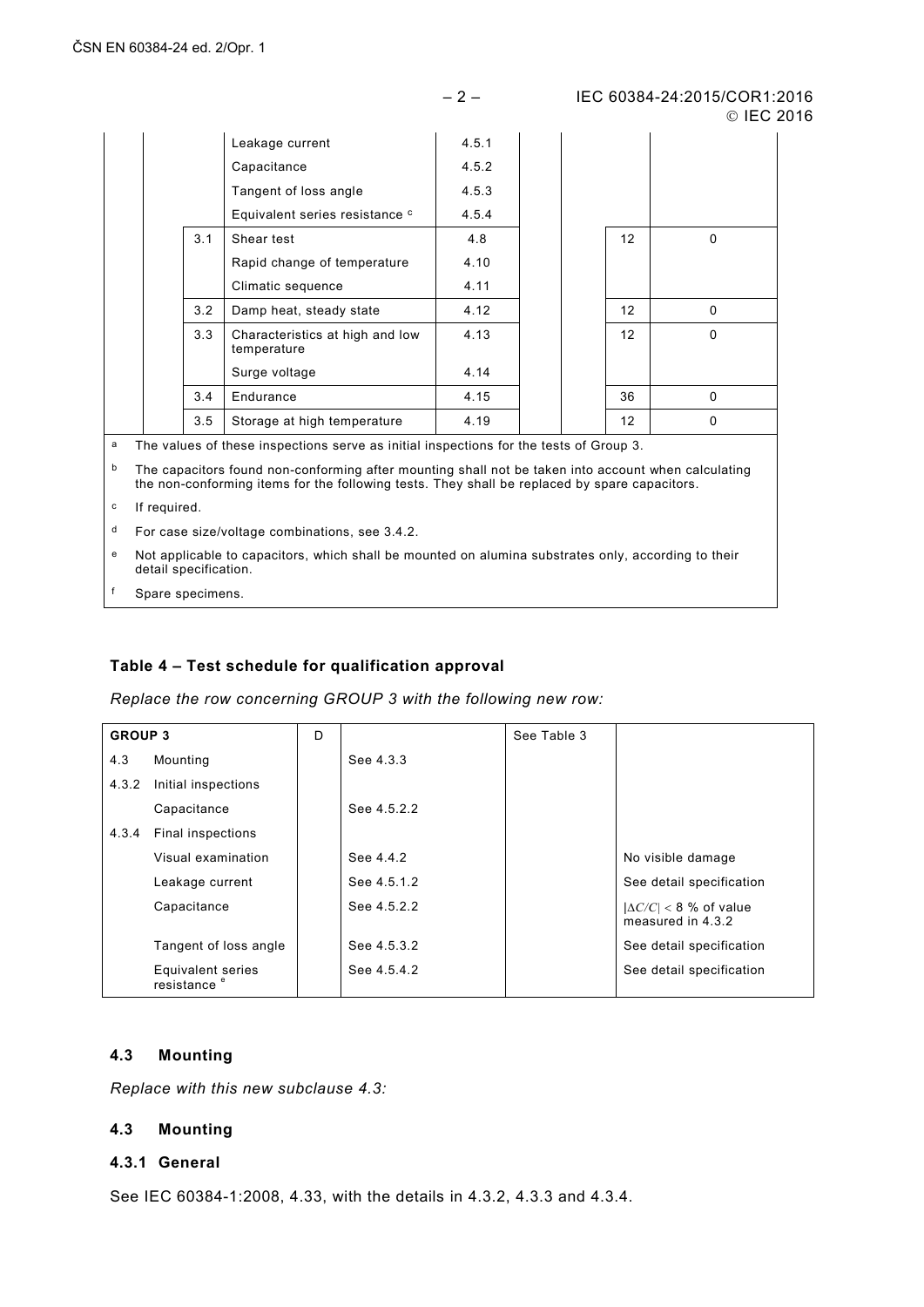#### IEC 60384-24:2015/COR1:2016 – 3 – © IEC 2016

#### **4.3.2 Initial inspections**

See Table 4.

#### **4.3.3 Test conditions**

The test method shall be the reflow method and reflow temperature profile specified in the detail specification.

#### **4.3.4 Final inspections and requirements**

See Table 4.